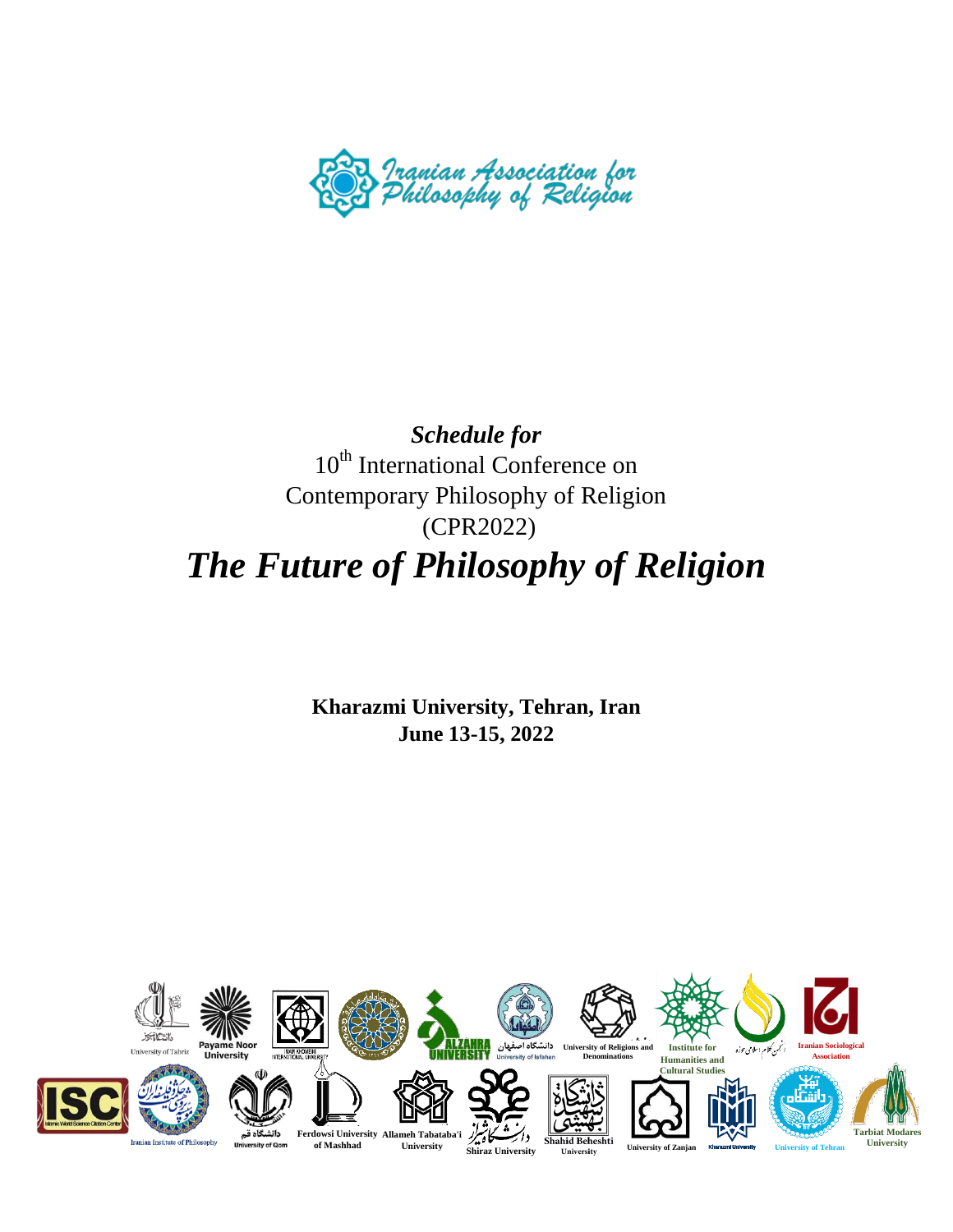# **Monday 13 June 2022**

| <b>Time:</b> $12:30 - 12:30$ (UTC)<br>Link: skyroom.online/ch/iapr/cpr2022/l/en |                                                                                                  |                                                                                                                                        |                 |
|---------------------------------------------------------------------------------|--------------------------------------------------------------------------------------------------|----------------------------------------------------------------------------------------------------------------------------------------|-----------------|
| No.                                                                             | <b>Presenter</b>                                                                                 | <b>Title</b>                                                                                                                           | <b>Time</b>     |
|                                                                                 | <b>Timothy Knepper</b><br>(keynote speaker)<br>Professor of Philosophy, Drake<br>University, USA | Journeys in Global-Critical Philosophy<br>of Religion: Aims, Approaches, Areas                                                         | $12:30 - 13:00$ |
| $\mathcal{D}_{\mathcal{L}}$                                                     | <b>Mohammad Saeedimehr</b><br>Professor of Philosophy at Tarbiat<br><b>Modares University</b>    | The Problem of Narrowness: How and<br>to What Extent the Islamic views Can<br>Contribute to the Contemporary<br>Philosophy of Religion | $13:00 - 13:30$ |
| 0&A                                                                             |                                                                                                  |                                                                                                                                        | $13:30 - 14:00$ |

Break  $\stackrel{?}{\bullet}$  | 14:00 – 14:30 (UTC)

| <b>Time:</b> $14:30 - 15:30$ (UTC)<br>Link: skyroom.online/ch/iapr/cpr2022/l/en |                                                                                                                                            |                                                   |                 |
|---------------------------------------------------------------------------------|--------------------------------------------------------------------------------------------------------------------------------------------|---------------------------------------------------|-----------------|
| No.                                                                             | <b>Presenter</b>                                                                                                                           | <b>Title</b>                                      | <b>Time</b>     |
|                                                                                 | Ebrahim Azadegan &<br><b>Maryam Farahmand</b><br>Associate Professor of Philosophy of<br>Science, Sharif University of<br>Technology, Iran | Randomness of Evolution and Divine<br>Sovereignty | $14:30 - 14:50$ |
| $\overline{2}$                                                                  | Lenart Škof<br>Professor of Philosophy, Institute for<br>Philosophical Studies, Science and<br>Research Centre Koper, Slovenia             | The Futurity of God and Quantum<br>Theology       | $14:50 - 15:10$ |
| 0&A                                                                             |                                                                                                                                            |                                                   | $15:10 - 15:30$ |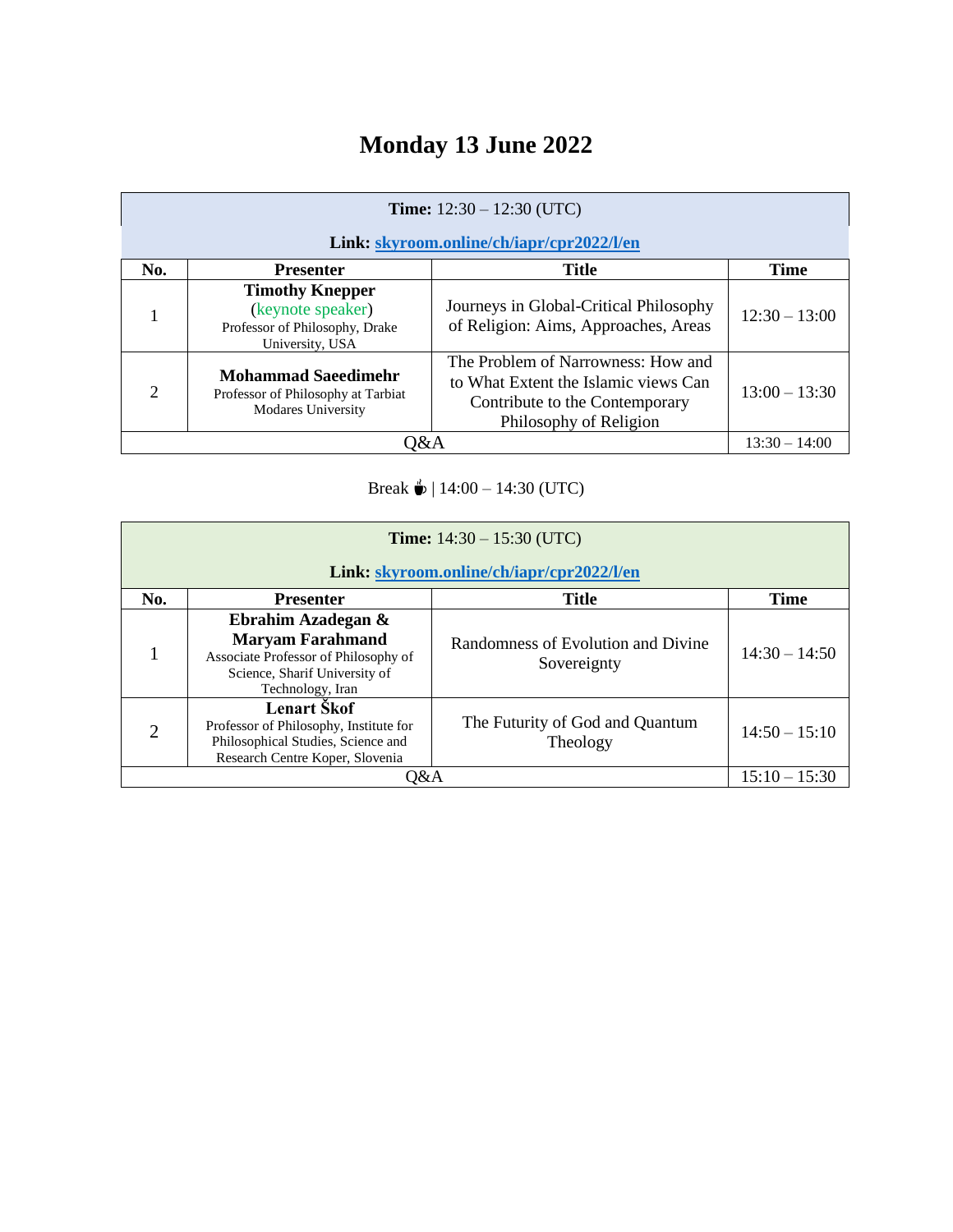## **Tuesday 14 June 2022**

| <b>Time:</b> $12:00 - 13:30$ (UTC)        |                                                                                      |                                                                                                              |                 |
|-------------------------------------------|--------------------------------------------------------------------------------------|--------------------------------------------------------------------------------------------------------------|-----------------|
| Link: skyroom.online/ch/iapr/cpr2022/l/en |                                                                                      |                                                                                                              |                 |
| No.                                       | <b>Presenter</b>                                                                     | <b>Title</b>                                                                                                 | <b>Time</b>     |
| 1                                         | <b>Juan Morales</b><br>Professor of Philosophy, University of<br>Cartagena, Colombia | Divine and Worldly Knowledge,<br>Prediction, and Control                                                     | $12:00 - 12:20$ |
| $\overline{2}$                            | <b>Ferhat Yöney</b><br>Assistant Professor, Istanbul Medeniyet<br>University, Turkey | Open Theism and Prophecy                                                                                     | $12:20 - 12:40$ |
| 3                                         | <b>J. Brian Pitts</b><br>Ph.D. in Philosophy, University of<br>Notre Dame            | Skepticism, Induction and Meta-<br>induction: What Does the Pragmatic<br>Justification of Induction Justify? | $12:40 - 13:00$ |
| 0&A                                       |                                                                                      |                                                                                                              | $13:00 - 13:30$ |

Break  $\stackrel{d}{\bullet}$  | 13:30 – 14:00 (UTC)

| <b>Time:</b> $14:00 - 15:30$ (UTC)<br>Link: skyroom.online/ch/iapr/cpr2022/l/en |                                                                                                         |                                                                                                                        |                 |
|---------------------------------------------------------------------------------|---------------------------------------------------------------------------------------------------------|------------------------------------------------------------------------------------------------------------------------|-----------------|
| No.                                                                             | <b>Presenter</b>                                                                                        | Title                                                                                                                  | <b>Time</b>     |
|                                                                                 | <b>Shiying Liang</b><br>Master in philosophy, The Chinese<br>University of Hong Kong, China             | Is Metaphysics of AI Agents Unified<br>with Human Metaphysics? A Yogacara<br><b>Buddhist Interpretation</b>            | $14:00 - 14:20$ |
| $\overline{2}$                                                                  | Julio César Cárdenas Arenas<br>Ph.D. Student, Studies of Religions,<br>University Complutense of Madrid | Religion inside Qur'anic text and Arabic<br>lexicology, and Ibn Taymīyah; Towards<br>an Islamic Philosophy of Religion | $14:20 - 14:40$ |
| 3                                                                               | <b>Nuruddin Al Akbar</b><br>Ph.D. Student, Department of Politics<br>and Government                     | <b>Escape from Painless Civilization:</b><br>Religion and The Affirmation of Life                                      | $14:40 - 15:00$ |
| O&A                                                                             |                                                                                                         |                                                                                                                        | $15:00 - 15:30$ |